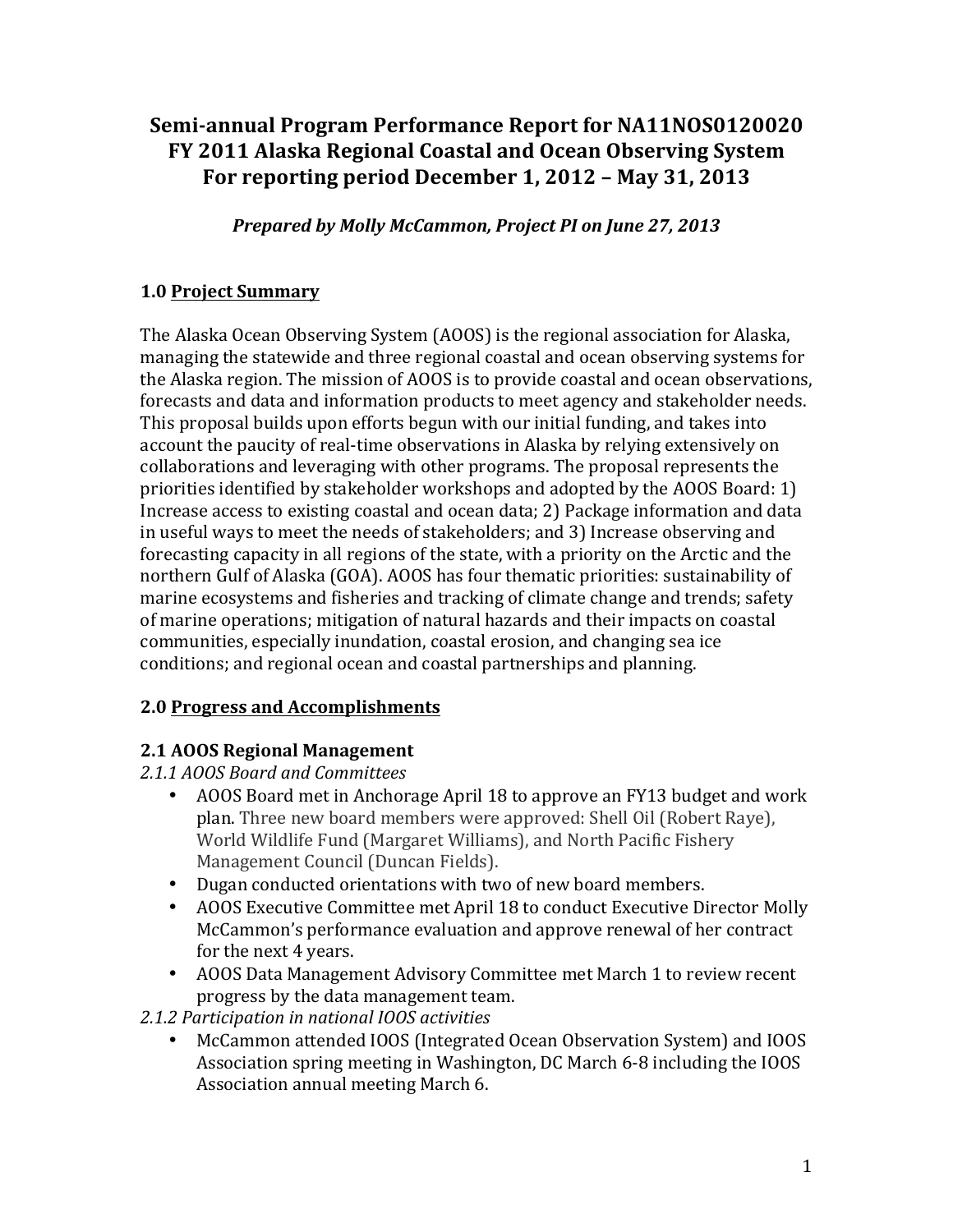- McCammon participated in regular meetings of the IOOS Joint Planning Working Group.
- Rob Bochenek, AOOS data team lead, participated in the IOOS SOS meeting in Washington, DC in February as well as IOOS-facilitated bi-weekly SOS reference specification calls and DMAC (Data Management and Communications) coordinator meetings.
- AOOS staff have participated in IOOS Education and Outreach calls.
- *2.1.3 Partnerships and external affairs - Alaska*
	- McCammon participated in meetings of Alaska Center for Climate Assessment and Policy Steering Committee (National Oceanic and Atmospheric Association's (NOAA) Alaska Regional Integrated Sciences and Assessments Program), member; NOAA's regional collaboration team. member; and Cook Inlet Regional Citizens' Advisory Council and its Executive Committee.
	- McCammon reviewed responses to technical and public comments received on the draft Alaska Regional Climate Assessment Technical Report and Alaska chapter of National Climate Assessment, both of which she is a coauthor.
	- McCammon met with Jay Sterne, new fisheries staff for Senator Lisa Murkowski.
	- AOOS co-hosted with Alaska Sea Grant, sessions of the Alaska Marine Policy Forum on January 30, March 20 and May 15.
	- McCammon, Dugan, and Interagency Personnel Agreement detailee Rosa Meehan participated on the Alaska Marine Science Symposium (AMSS) organizing committee - reading abstracts, securing keynote speakers, coordinating workshops, and developing a participant survey.
	- McCammon and Bochenek attended the Pacific Marine Arctic Regional Synthesis (Pacmars) project data meeting in Boulder December 10-11 2012 and Tyler participated in the project's community outreach meetings in February in Barrow, Kotzebue and Nome.
	- McCammon attended the Distributed Biological Observation (DBO) data workshop February 27-28 in Seattle.
	- AOOS facilitated a workshop March 25 to explore interest in developing an Arctic Animal Tagging Network. McCammon attended the inaugural Alaska Arctic Policy Commission meeting in Juneau March 23.
	- McCammon updated the NPRB on recent activities at their board meeting May 17.
- *2.1.4 Partnerships and external affairs – national & international*
	- McCammon participated in the Polar Research Board meeting in Washington DC December 18-19 and May 30-31 and the Ocean Research Advisory Panel in Washington, DC January 14-16 and May 21-22.
	- Meehan attended as a marine mammal expert a Marine Steering Group meeting for the Circumpolar Biodiversity Monitoring Program (CBMP) in Vancouver in December.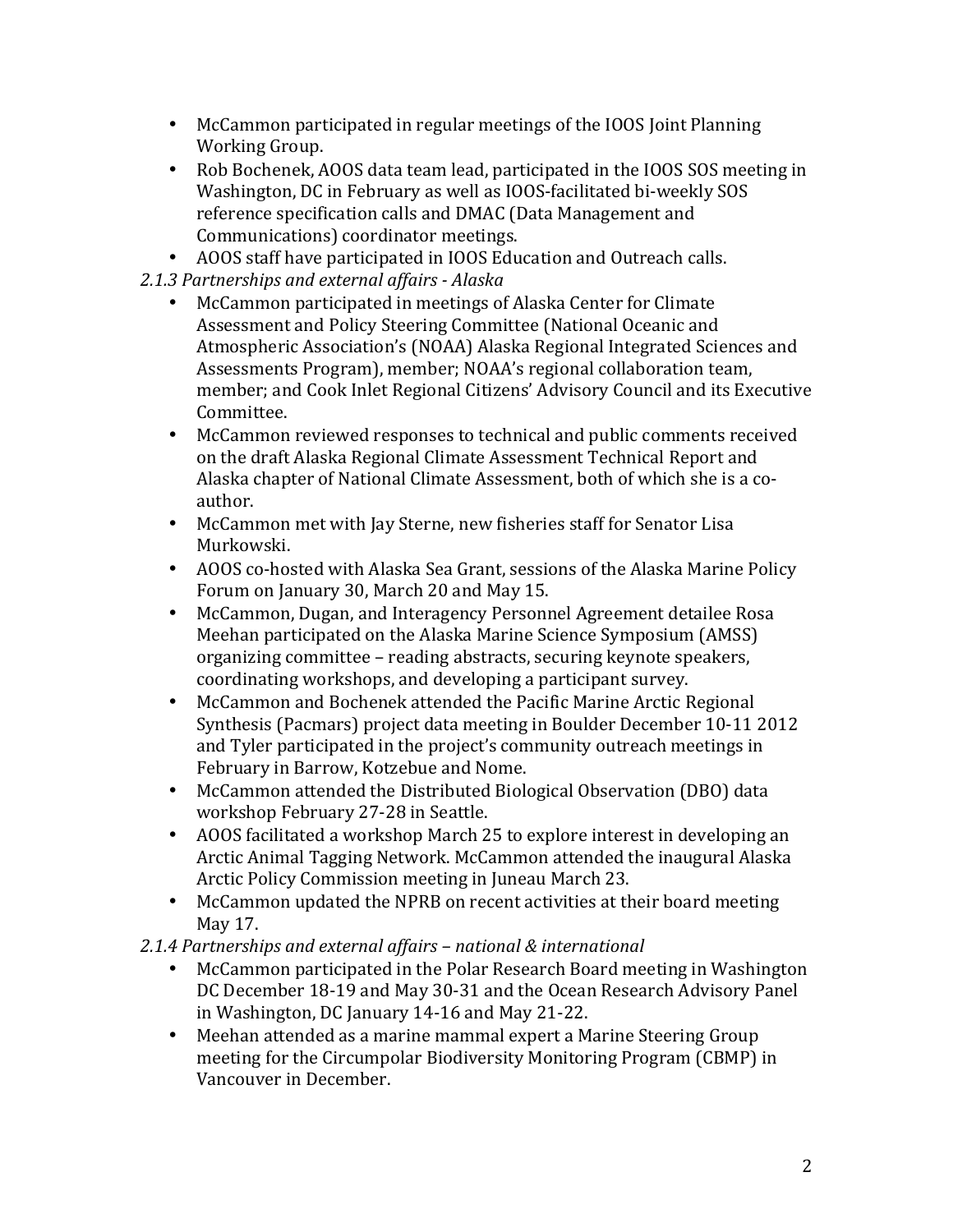- McCammon attended a workshop in Washington DC April 22-23 to develop recommendations for sustaining the National Climate Assessment.
- McCammon and Bochenek attended the Arctic Observing Summit in Vancouver, B.C. April 30-May2, presenting two posters and participating in working groups.
- McCammon participated in Washington May 9-10 on an external review of NOAA's Arctic Research Program.
- Bochenek demonstrated the AOOS Arctic Portal to the Marine Planning Portal Network on May 22.

## *2.1.5 Program management, administration, fundraising and financial oversight*

- AOOS annual audit nearing completion by Alaska SeaLife Center.
- New position of program coordinator hired: Ellen Tyler.
- Two proposals submitted are still pending: proposal to NOAA in response to Regional Ocean Partnership Program solicitation, and proposal with Aleutian Bering Sea Islands LCC and USGS Alaska Climate Center to develop a climate vulnerability index for the Aleutians.
- Several unsuccessful proposals were submitted during this period: proposal with UAA to NSF Biology Cyberinfrastructure program to support cyberinfrastructure development for biological resources including invasive species; and proposal with the National Snow and Ice Data Center to NSF Arctic Observing Network to incorporate the AOOS Research Workspace into the Advanced Cooperative Arctic Data and Information Service. We were encouraged to resubmit the latter proposal in response to reviewer comments.
- Draft contract with Alaska SeaLife Center for fiscal sponsorship underway.

### **2.2 Marine Operations**

- *2.2.1 Maintain Snotel stations in Prince William Sound (PWS) and Cook Inlet (CI)*
	- Subaward to PWS Science Center. Annual maintenance conducted by National Resources Conservation Service (NRCS). Provided additional weather information from Kayak Island. Repaired Cape St. Elias weather station.
- *2.2.2 Pilot AIS dissemination of weather data*
	- Subaward to Marine Exchange of Alaska (MXAK). 50' tower for AIS/WX transmitting unit in Juneau installed and awaiting final authority from NOAA/NWS to transmit.
	- Radio transmitting authority granted for Homer AIS/WX system. Awaiting issuance of Maritime Mobile Service Identity (MMSI) before transmitting can begin.
	- New WX system constructed at Eldred Rock (Lynn Canal/SE AK).
	- All weather data compiled on 10-min interval and made available to NOAA/NWS and AOOS and into NDBC database.

2.2.3 Provide public access to High-Frequency Radar (HFR) data in Chukchi Sea & plan *for future HFR* 

• Subaward with University of Alaska Fairbanks.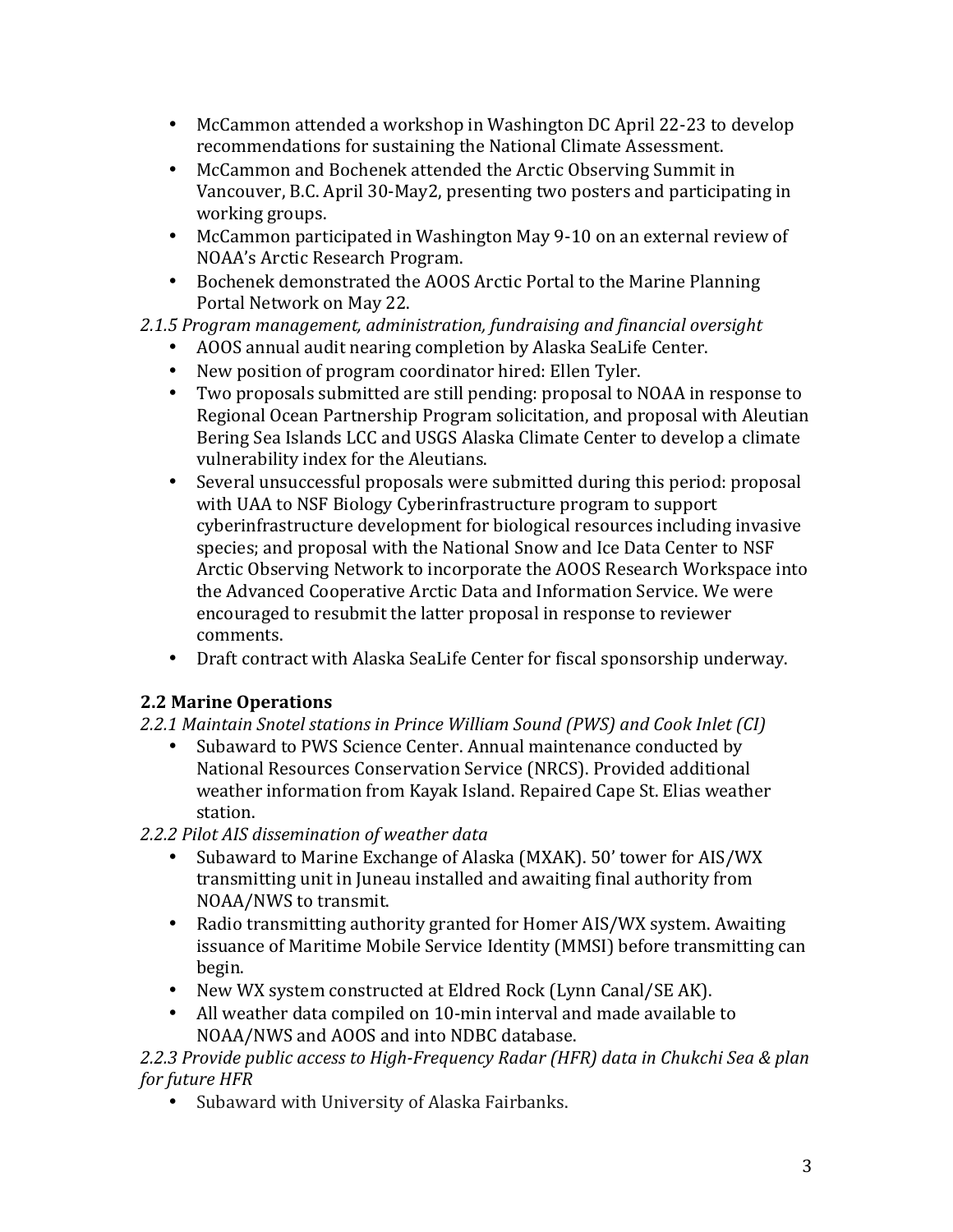- Replacement parts and upgrades purchased for 2013 field season.
- No field season activities during this time period. Planned logistics for 2013 field season deployments.
- *2.2.4 Maintain Weather Research and Forecasting (WRF) wind model for PWS and CI*
	- Operationally produced 48-hour numerical forecasts for area of interest 2 times daily for each of 3 model variants STD, MPH and 3KM.
	- Developed new verification techniques and tools aimed at understanding inter-site verification results between proximate sites.
	- Added new verification sites and back-calculated statistics for these locations.
	- Acquired new computing hardware (from internal UAA funds) dedicated to running newest WRF version  $(3.4.1)$  with existing and new variants.
	- Initiated testing of new variants in new WRF 3.4.1 environments.
- *2.2.5 Maintain operational Regional Ocean Modeling System (ROMS) model for GOA*
	- Subaward with YI Chao for maintenance with daily update schedule.
	- Produced 5-year hindcast run with PWS ROMS and results made available on AOOS server.
	- 5 new publications produced.
- 2.2.6 Validate hydrological model for PWS
	- Subaward to Prince William Sound Science Center. Hydrological model validation work underway. Contractor is preparing for installation of field equipment.
- 2.2.7 Ingest ROMS models for Bering Sea into JPL data assimilation system
	- Yi Chao subaward. No activity.

### **2.3 Coastal Hazards**

- 2.3.1 Monitor prior Alaska Harbor Observation Network (AHON) pilot projects in Seward and Kodiak and assess further expansion of AHON
	- Prior award with Alaska SeaLife Center. Other funding now being used. Assessment underway.
	- Repairs/maintenance at Miller's Landing station and Seward Harbor station completed, including improvements to enclosures for web cams. All assets in Seward Harbor currently working as intended except for wind direction sensor.
	- Underwater sensors to measure water temperature and conductivity, tide level and wave conditions not able to be deployed in Kodiak.
- *2.3.2 Maintain Coastal Data Information Program (CDIP) wave buoy in Cook Inlet*
	- Buoy lost again in January. Reassessing where to redeploy.
- *2.3.3 Produce electronic sea ice atlas*
	- Data continues to be incorporated into atlas.
	- Years of extreme sea ice retreat (1954, 1958, 1968) identified in historical record and are being compared with recent extreme summer ice minima to document similarities and dissimilarities of forcing (winds). Journal paper to be prepared providing historical perspective on extreme summer ice retreats in Alaskan waters.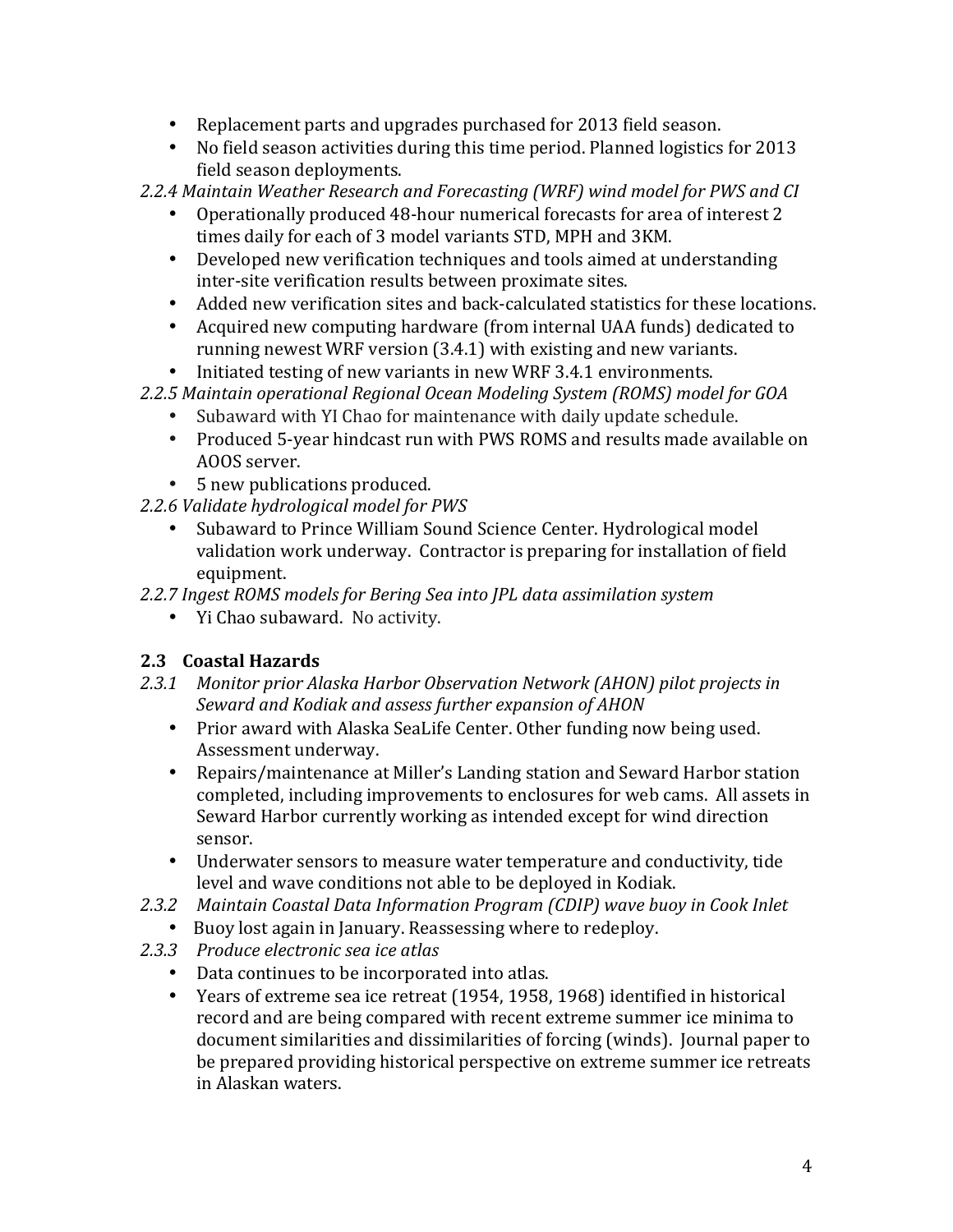- Data at Alaska Region Headquarters (ARH) Ice Desk examined and found to overlap in information content with Dehn and NAVOCEANO historical charts. Primary value of ARH charts appears to be more realistic depictions of summer sea ice in recent decades compared to passive microwave imagery, which underestimates ice coverage - especially in situations of partial ice cover – during the melt season.
- *2.3.4 Develop coastal flooding, storm surge and sea level rise products.*
	- Continuing to work on collaborative strategy as follow-up to Western AK coastal Hazards workshop held in May 2012.

### **2.4 Ecosystems/Fisheries and Climate Trends**

- *2.4.1 Maintain Arctic Research Assets Map*
	- Feedback group held in January.
	- New features incorporated into map and new student hired to maintain.
	- Met with NSF Arctic Observing Viewer team to discuss ways to reduce overlap.
- 2.4.2 Support sampling along Seward Line
	- Subaward to University of Alaska Fairbanks (UAF). May cruise successfully executed. Average temperature in upper 100m was 0.7deg C colder than 15year mean. Zooplankton communities appear to be delayed by cool environment.
	- New CTD worked flawlessly.
- 2.4.3 Use AOOS glider for high-latitude observation node in Chukchi
	- No activity.
- *2.4.4 Support Distributed Biological Observatory*
	- No field activity. AOOS staff participated in DBO data meeting Feb 27-28.
- *2.4.5 Maintain ocean acidification (OA) sampling along Seward Line & support OA sensors on moorings in Chukchi, Gulf of Alaska and Bering Sea*
	- Subaward to UAF. Analysis and data OA/OC for 2012 samples completed.
	- Conducted May Seward Line cruise with expanded sampling
- 2.4.6 Test use of conductivity sensors at Cordova tide station
	- Subaward to PWSSC. Conductivity sensor installed. Still awaiting NOAA to make the final connection, which is expected in July 2013.
- 2.4.7 Support mooring turnovers for biological monitoring
	- Subaward to PWSSC. Ocean Tracking Network acoustic array installed and data from existing receivers downloaded.

2.4.8 Conduct Conductivity/Temperature/Depth (CTD) surveys in Kachemak Bay and *lower Cook Inlet*

- Funds withheld from AOOS agreement for NOAA Kasitsna Bay Lab.
- Conducted monthly CTD surveys at mid-Kachemak Bay transect on 4 January, 12 February, 15 March, 21 April, and 21 May 2013.
- Conducted CTD surveys at Kachemak Bay entrance transect on 12 February and 21 April 2013.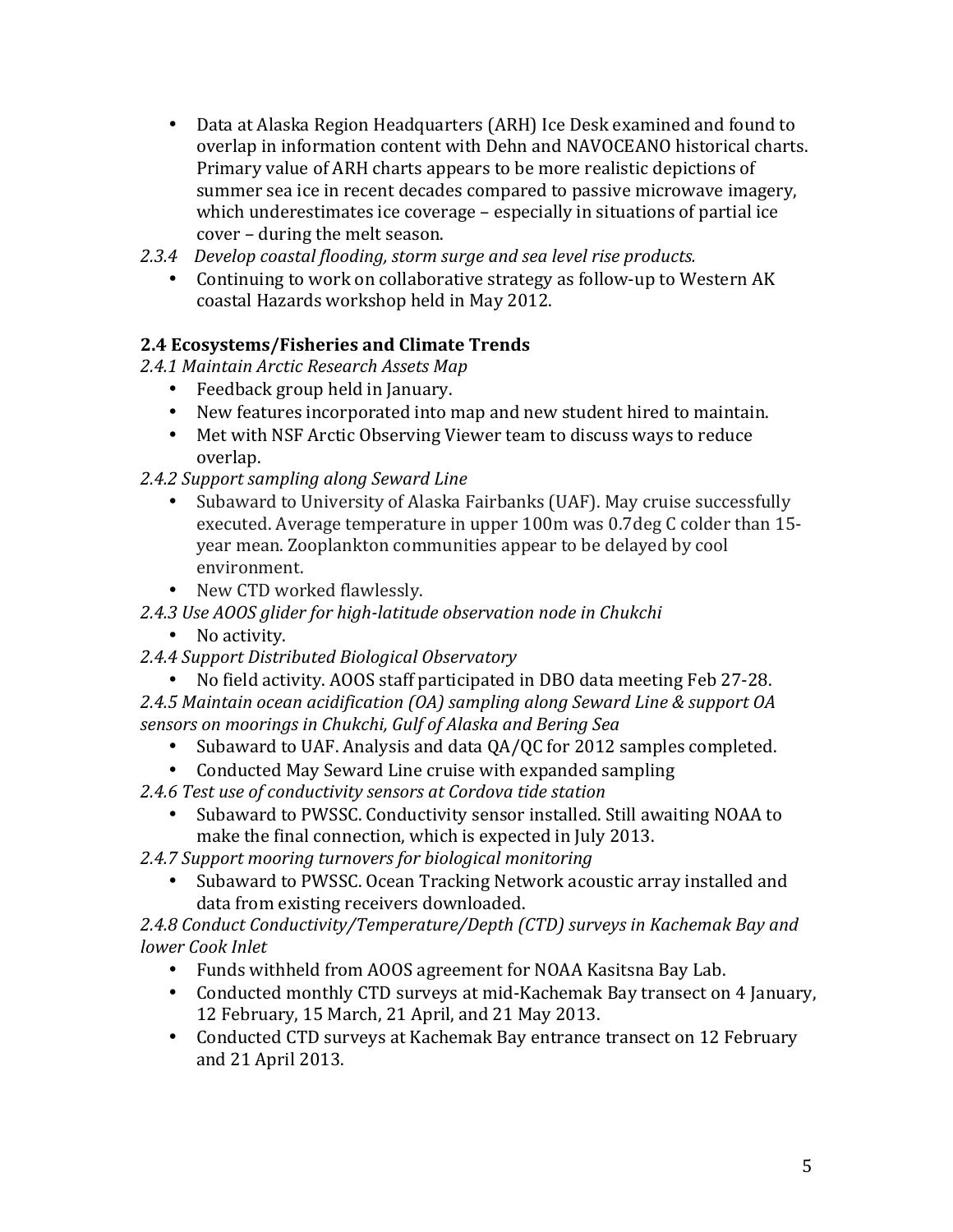- Provided CTD data to NOS/NCCOS researchers for PSP studies and to NOS/Coast Survey Development Lab for model validation. Working with AOOS on upload to Ocean Workspace.
- Developed graphic products to illustrate vertical oceanographic patterns and how they change over time. Used in public presentations.

### **2.5 Regional Ocean and Coastal Partnerships and Planning**

2.5.1 Expand data management capacity to integrate data

- Ongoing. See Section 2.6 below.
- 2.5.2 Create spatial visualization tools for AK through STAMP project -*"Spatial Tools for Arctic Mapping and Planning"*
	- Added over 80 new data layers to the tool, including RUSALCA and Arctic Marine Synthesis data.
	- Convened a steering committee to begin planning fall 2013 stakeholder workshop.
	- Demonstrated current data tool to individuals and small audiences for feedback.

### **2.6 Data Management & Products – Subaward to Axiom Consulting**

2.6.1 Support AOOS website, data portal & applications. Maintain & provide access to products developed in this project. Explore developing multi-regional products with *other RAs.*

- Several AOOS applications converted to HTML 5 mapping framework.
- Portland data center promoted to primary center.
- Planning and design for next generation HPC storage cluster underway.
- Established relationship with CeNCOOS for leveraging of resources and convergence upon technology stack.
- 2.6.2 Ingest prioritized datasets, support warehouse and archive functions & provide *access through query and mapping tools*
	- Ingested approximately 120 biological (mammals and seabirds) data layers for STAMP tool/Arctic Portal and several new observational gridded data feeds.
- 2.6.3 Continue ADF&G (Alaska Department of Fish & Game) partnership
	- 2013 Yukon River Chinook forecast powered by AOOS data feeds with complementary AOOS web reporting page.
	- AYK salmon monitoring database modified to support spatial data types.
	- Subsets of NHD used to classify spatial footprints of AYK salmon projects.
- 2.6.4 Use NOAA Bering Sea models as demonstration for High Performance Compute *– separate funding received in June 2011 and included in this grant.*
	- Final report attached as Section 12.
- 2.6.5 Collaborate with other state, regional, national and international data *management programs*
	- Attended IOOS SOS Meeting and Data Summit in February.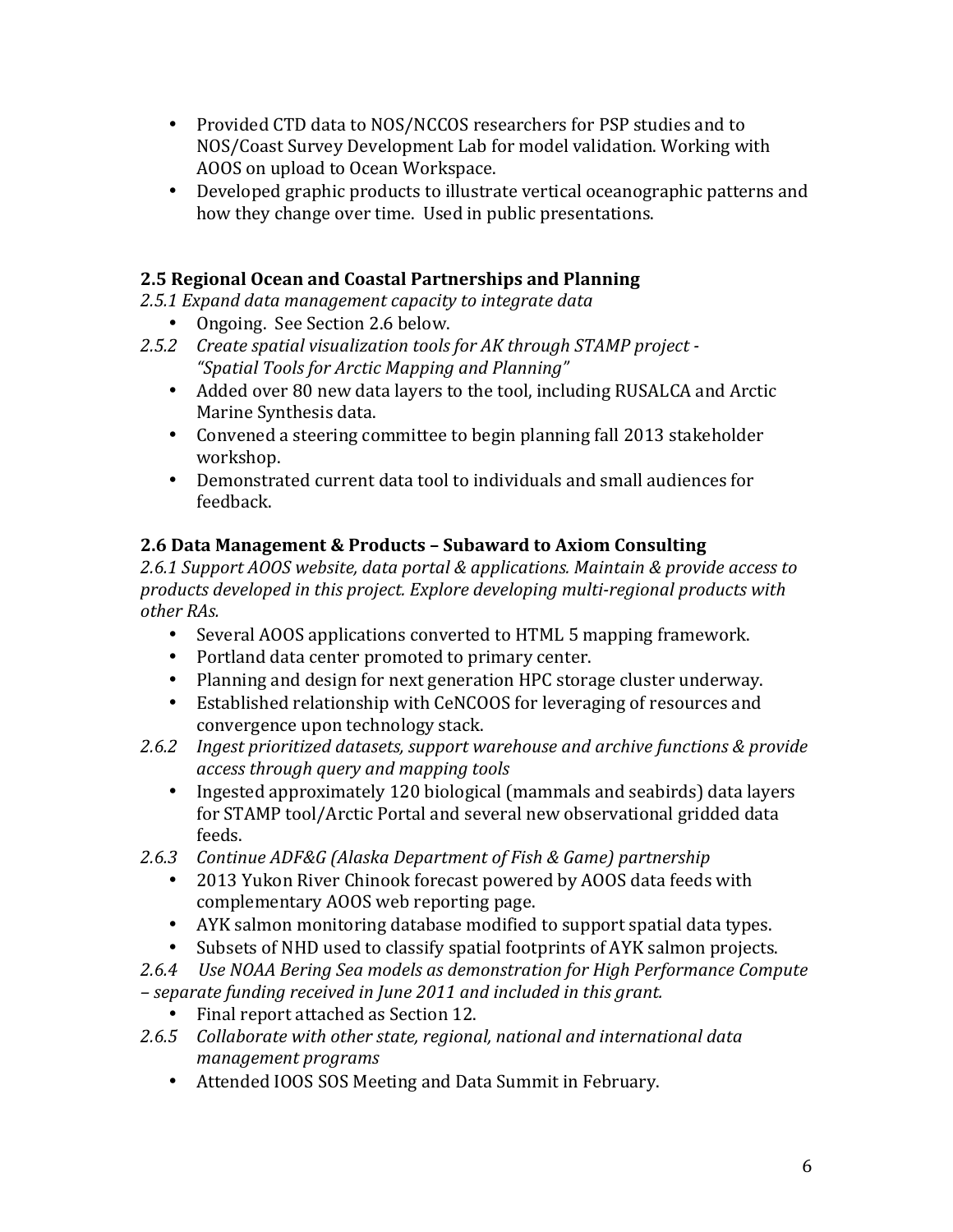- Attended ADIWG (Alaska Data Integration Working Group) meetings to assist in data integration across Alaska entities.
- Attended Arctic Observing Summit in Vancouver BC to network with other Arctic data managers.
- 2.6.6 Continue to develop IOOS SOS service and assist other RAs in deployment
	- IOOS SOS upgrades to 2.0 spec and version 4.0 of 52 North Codebase.
	- SOS data injectors developed for 15 national data sources.
- 2.6.7 *Develop new products and applications* 
	- Cook Inlet Response Tool released in January 2013.
	- AOOS Ocean Portal developed released for production use.
	- Alaska Platform of Opportunity (APOP) web portal developed for Bering Sea Aleutian Islands Landscape Conservation Cooperative (separate funding).

2.6.8 Provide Data Management services for integrated research programs: EVOSTC Long Term Monitoring & Herring Research and Monitoring Programs; NPRB's Gulf of Alaska Integrated *Ecosystem Research Program; RUSALCA program;* and Arctic *EIS program – all with separate funding*

- Currently supporting program with Ocean Workspace application.
- Participating in monthly and other PI meetings as needed.
- Visualized RUSALCA data and made available on AOOS portal.
- *2.6.9 Serve up oil & gas industry data on AOOS portal*
	- Annex 1 and 2 data submitted to NODC archives.
	- Data being served out through Research Workspace.
	- Currently 36 users who have requested access to industry-provided datasets.

## **2.7 Modeling & Analysis**

- 2.7.1 Initiate statewide circulation model exchange & ensemble modeling
	- Discussions underway to develop statewide modeling strategy.

## **2.8 Communication, Education & Outreach**

*2.8.1 Support COSEE Alaska partnership*

- Co-hosted Communicating Ocean Sciences Workshop at AMSS in January.
- COSEE Alaska partnership helped conduct Communicating Science courses at the Fairbanks and Juneau campuses of UAF.
- Held pre-conference workshop for Alaska Sea Grant-sponsored Lowell Wakefield Symposium on evidence of climate change in Arctic marine ecosystems.
- Sponsored COSEE Alaska Ocean Science Fair as a "fair within a fair" at the Alaska Science and Engineering Fair in March 2013. Of 385 participants in 2013 statewide fair, 44 competed in ocean science fair with 52 projects, representing 28 communities statewide and showing a strong rural and Alaska Native presence. Judging involved scientists and cultural experts. In cooperation with the Alaska Chapter of Northwest Aquatic and Marine Education (NAME), Alaska SeaLife Center and Alaska Sea Grant, 9 awards were given to 12 students for their projects. An evaluation of the science fair program has been submitted as an article in a theme issue of the Journal of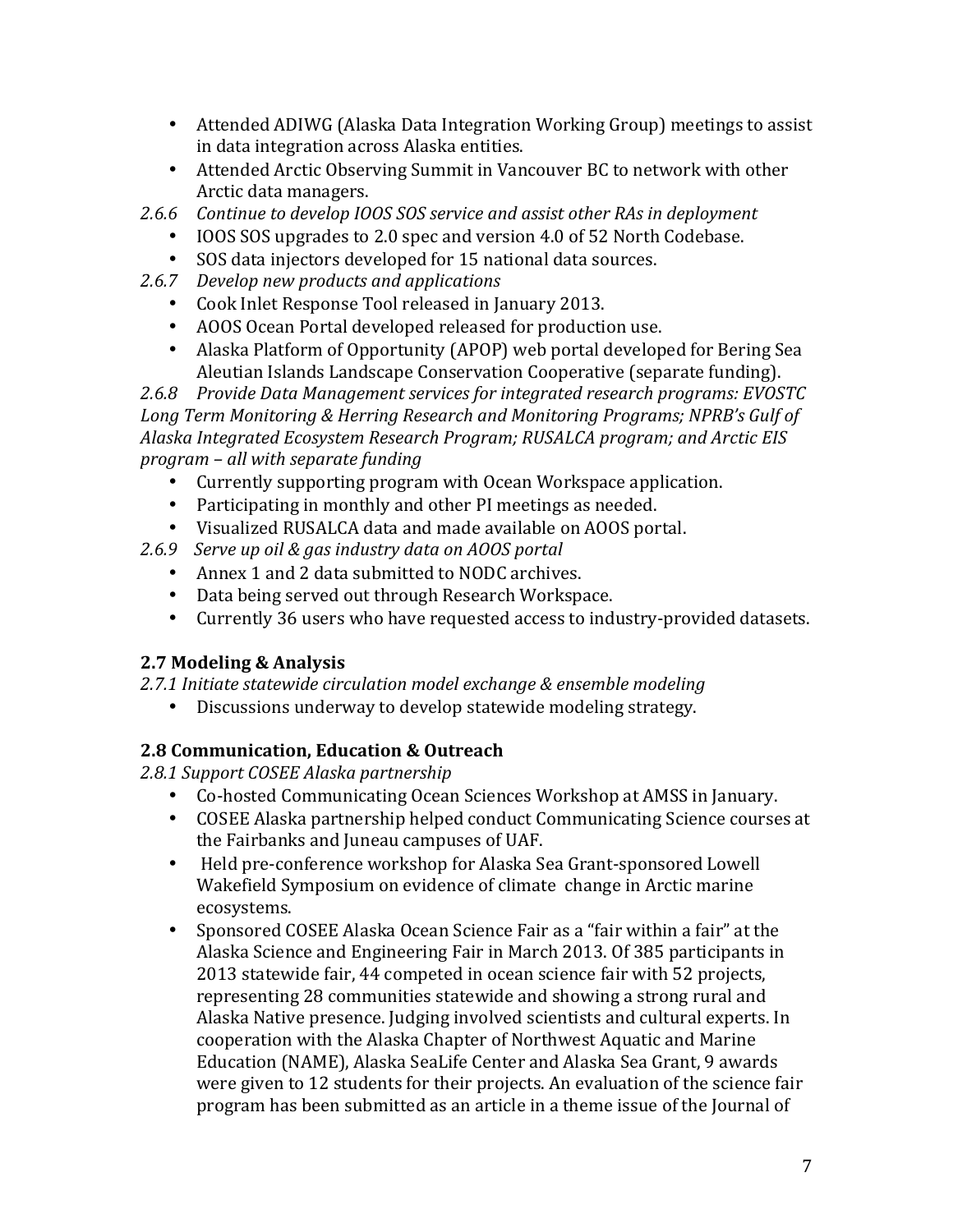Geosciences Education focused on geoscience education in the context of culture and place.

- COSEE Alaska staff actively encouraged use and further development of K-12 lesson plans developed during Arctic Ocean Ecosystem Scientist-Teacher Workshop held in May 2012 and co-sponsored by AOOS. The impact of Ecosystem Workshops (Arctic Ocean, Bering Sea, and Gulf of Alaska ecosystems) on scientists and educators were featured in presentations by COSEE Alaska staff at the Alaska Marine Science Symposium and at national science and education conferences and highlighted in one of the journal articles submitted to the Journal of Geosciences Education.
- Launched "Watching Walrus," a virtual field trip on Alaska SeaLife Center website in January (with link on AOOS website). By April 30, it had received more than 2,400 hits.
- 2.8.2 Support AOOS website and publications
	- Continued to add content to website, including animations and new pages.
	- Produced monthly updates.
	- Circulated bi-monthly e-newsletter to listserve of over 500 recipients.
- *2.8.3 Scope out potential Alaska Oceans & Coast Report*
	- Continue to refine draft white paper with Alaska Sea Grant Program.
- 2.8.4 Interact with stakeholders and partners
	- Staff hosted feedback sessions in January for Arctic Research Assets map and Arctic Portal.
	- Staff developed "AOOS 101" slides for Board and Associates to help communicate AOOS.
	- McCammon and Bochenek presented latest version of Cook Inlet Response Tool at December 7 meeting of the Cook Inlet Citizens Advisory Council.
	- AOOS hosted at the AMSS a town hall on January 22 on the AOOS Arctic Buildout Plan and Access to Industry Data on the AOOS Portal, and co-hosted the Communicating Ocean Sciences Workshop on January 21 and a session exploring Gulf of Alaska Research Collaborations on January 23.
	- Bochenek demonstrated use of the AOOS data tools for planning marine debris efforts at the Alaska Forum on the Environment in February.
	- New AOOS Program Coordinator Ellen Tyler demonstrated the Cook Inlet Response Tool and its application for oil response at a Shorezone webinar in February.
	- McCammon presented March 29 at the management-focused session at the Sea Grant Wakefield Fisheries Symposium, focused on Responses of Arctic Marine Ecosystems to Climate Change.
	- Tyler traveled to Wainwright and Barrow March 11-15 to participate in workshops on local knowledge of sea ice.
	- In partnership with ACCAP and NOAA, AOOS launched a survey to better understand what sea ice information products stakeholders use, and for what purposes.
	- AOOS facilitated a discussion with the Prince William Sound Science Center, the PWS Regional Citizens Advisory Council and the Natural Resource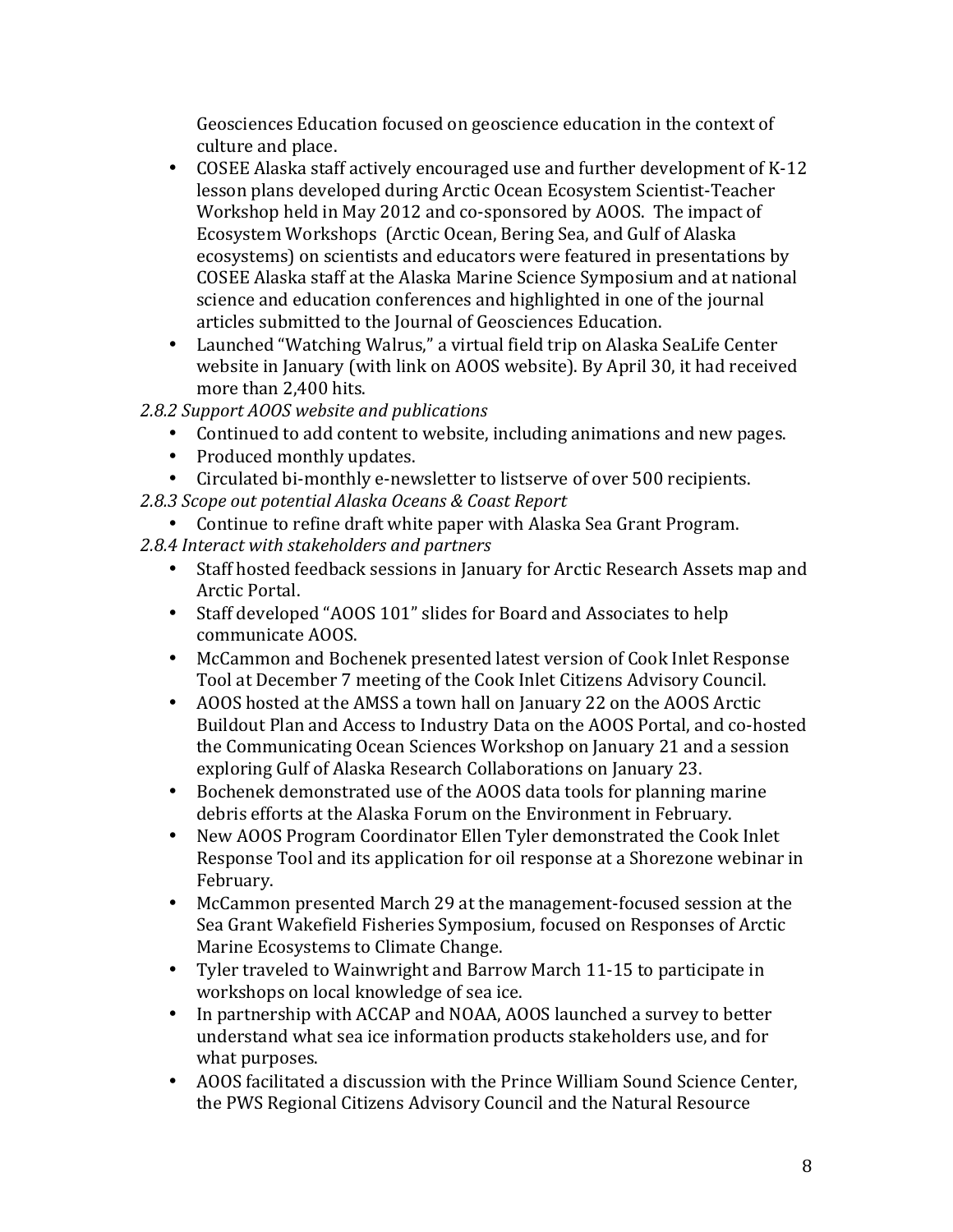Conservation District's Anchorage office to discuss repairs and maintenance of existing Snotel weather stations in Alaska.

#### **3.0 Scope of Work (Priorities for next 6 months, December 1, 2012 - May 30, 2013, and anticipated changes to SOW)**

### **3.1 AOOS Regional Management**

- *3.1.1 AOOS Board and Committees*
	- Full board and Data Management Committee meetings planned for fall 2013. .
	- Solicit statewide tribal representative.
	- Complete new board member orientations.
- *3.1.2 Participate in national IOOS*
	- Participate in IOOS regional meetings in November in San Diego.
	- Review certification criteria implementation as it develops.
- *3.1.3 Partnerships and external affairs – in Alaska*
	- Begin planning for Community Based Monitoring Workshop with Alaska Sea Grant Program.
	- Pursue funding for water level sensors for western Alaska.
- *3.1.4 Partnerships and external affairs – national & international*
	- Attend CERF conference in San Diego in November.
	- Participate in NAS Gulf Program Advisory Group meetings in New Orleans and Texas
- *3.1.5 Program management, administration, fundraising and financial oversight*
	- Finalize long-term agreement with Alaska SeaLife Center for fiscal management.
	- Work on additional funding proposals.
	- Continue consideration of possible  $501(c)(3)$ .

## **3.2 Marine Operations**

*3.2.1 Maintain Snotel stations in PWS and CI and wave buoy in CI*

- Contract improvements to camera systems.
- Re-deploy wave buoy in CI.
- *3.2.2 Pilot AIS dissemination of weather data*
	- Construct new WX sensor sites at: Naked Island, Rocky Island and Gustavus, all in Southeast Alaska.
	- Work with NOAA to obtain required permits for transmitting data.
- *3.2.3 Provide public access to HFR data in Chukchi & plan for future HFR*
	- Operate 4 long-range HFR sites on northwest coast of Alaska: Pt Lay, Wainwright, Pt Barrow and Cape Simpson. Barrow and Simpson sites to be powered by renewable energy (wind and solar). Data to be collected and disseminated in real-time.
- *3.2.4 Maintain WRF wind model for PWS and CI*
	- Continue routine forecasts and verification project.
- *3.2.5 Maintain operational ROMS model for GOA*
	- Ingest 5-year PWS ROMS retrospective simulation and analysis to AOOS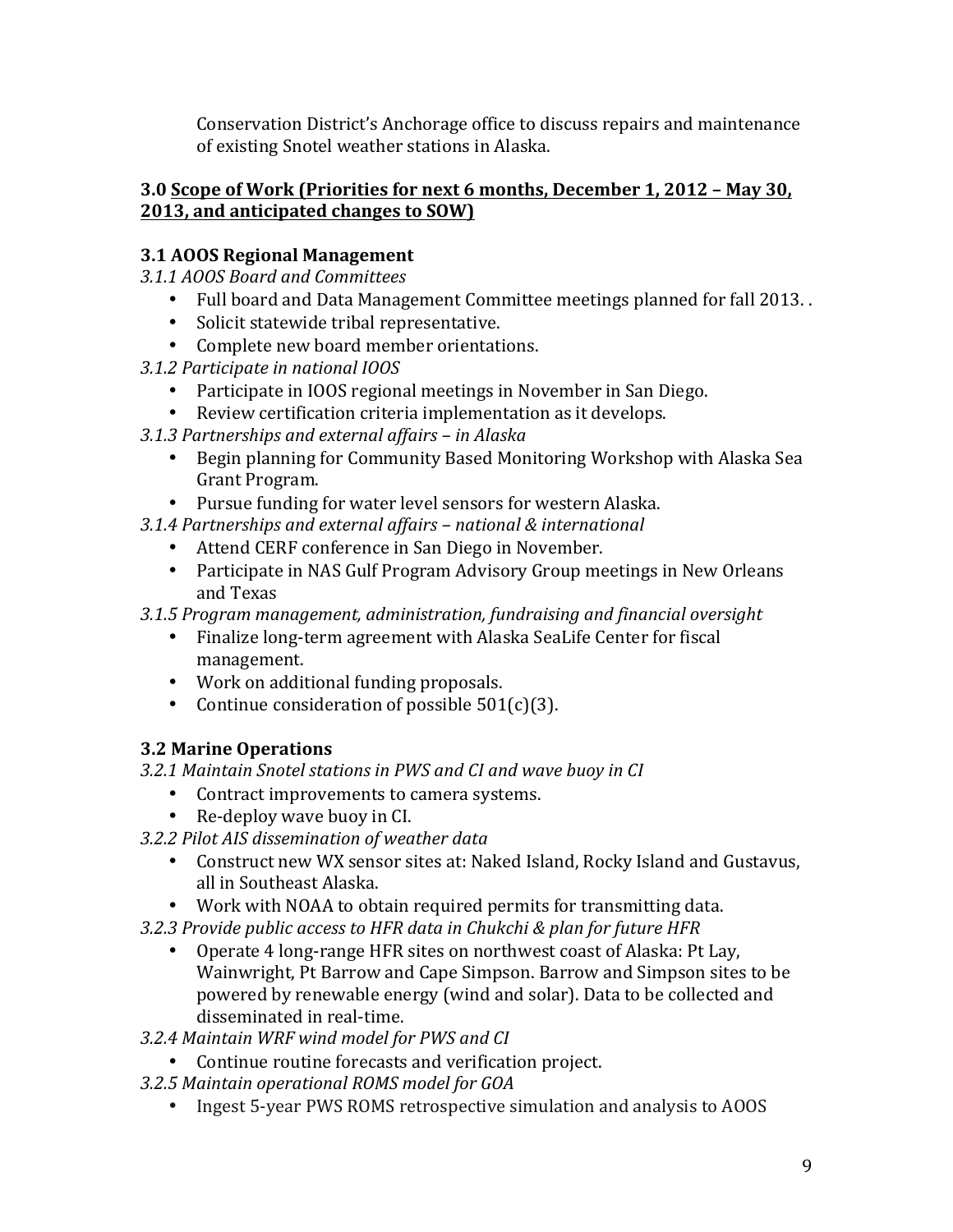DMAC for further analysis and distribution.

• Move PWS forecast system from IPL's old computer system to new RSS cluster computer in coming year.

*3.2.6 Validate hydrological model for PWS*

3.2.7 Ingest ROMS models for Bering Sea into Jet Propulsion Laboratory (JPL) data *assimilation system*

• No activity. Completed.

## **3.3 Coastal Hazards**

*3.3.1 Monitor prior AK Harbor Observation Network pilot projects in Seward and Kodiak and assess further expansion of AHON*

*3.3.2 Maintain CDIP wave buoy in Cook Inlet*

*3.3.3Produce electronic sea ice atlas*

- Finish incorporating data into atlas.
- Prepare metadata and user's guide.
- Present information about database at Navy Symposium on Ice-Diminished Arctic (July 2013, Washington, DC).
- Identify users to provide feedback for development of user interface.
- Solicit user feedback for web-interface design via webinar and survey.

*3.3.4 Develop coastal flooding, storm surge and sea level rise products.*

- Deploy wave buoy in Norton Sound (with separate funding).
- Seek funding to implement western AK water level collaborative.

## **3.4 Ecosystems/Fisheries and Climate Trends**

- *3.4.1 Maintain Arctic assets map*
	- Expand to statewide.
- *3.4.2 Support sampling along Seward Line*
	- Next cruise September 2013. Master's thesis and publications underway.
- 3.4.3 Use AOOS glider for high-latitude observation node in Chukchi
- *3.4.4 Support Distributed Biological Observatory*
- *3.4.5 Maintain OA sampling along Seward Line & OA mooring sensors*
	- Collect OA measurements on fall Seward Line cruise.
- *3.4.6 Test use of conductivity sensors at Cordova tide station*
	- Make final connection of sensor to tide station.
- *3.4.7 Support mooring array for biological monitoring*
	- Download data.
- *3.4.8 Conduct CTD surveys in Kachemak Bay and lower Cook Inlet*
	- Conduct monthly and seasonal CTD surveys.

## **3.5 Regional Ocean and Coastal Partnerships and Planning**

- *3.5.1 Create data management capacity to integrate data*
	- Ongoing. See section 3.6 below.
- 3.5.2 Create spatial visualization tools for AK: STAMP
	- Continue adding relevant data layers to the STAMP/Arctic portal, including social and economic data, and downscaled climate change projections.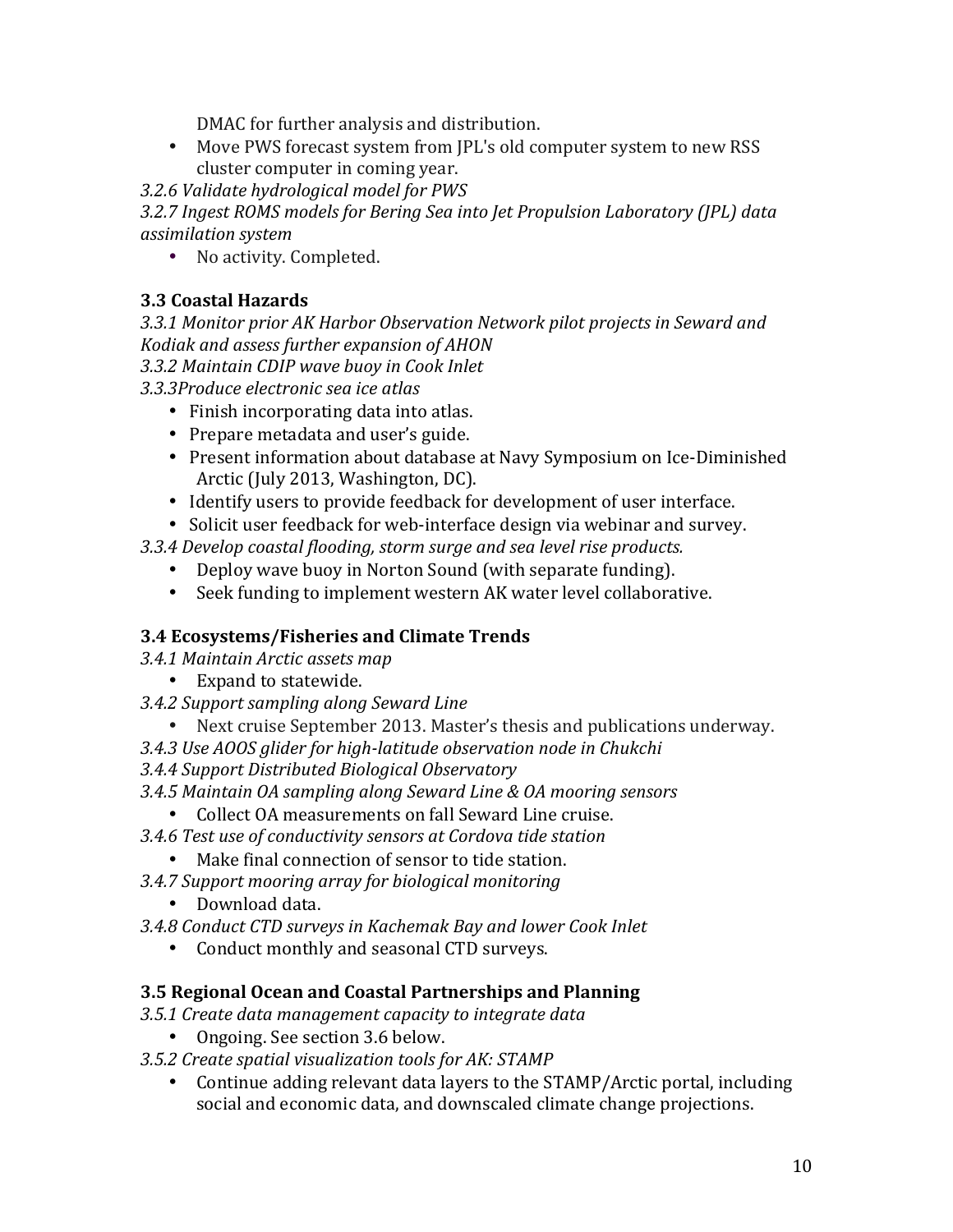• Hold a fall stakeholder workshop demonstrating new tool and discussion of future steps.

## **3.6 Data Management & Products**

3.6.1 Support AOOS website, data portal & applications. Maintain & provide access to products developed in this project. Explore developing multi-regional products with *other RAs.*

- Work with NSIDC and ACADIS staff to re-draft NSF proposal.
- Continue transition to integrated HTML5 and iPad/iPhone friendly system.
- Develop user specific tools for individualized customization of AOOS services.
- Develop improved indexing of AOOS data assets so users can search by space, time and taxonomy.
- 3.6.2 Ingest prioritized datasets, support warehouse and archive functions & provide *access through query and mapping tools*
	- Continue to ingest data sets to support STAMP tool and Arctic Portal with focus on fisheries, marine mammals, subsistence use and habitat.
	- Ingest new data products being developed by ISER (Institute of Social and Economic Research) and SNAP (Scenarios Network for Alaska & Arctic Planning).
	- Extend real time sensor portal to expose sensor archive and SOS backend.
- *3.6.3 Continue ADF&G partnership*
	- Complete Phase II work with ADF&G data feeds being served through data layers exposed though AOOS portals.
- *3.6.4 Complete NOAA's High Performance Compute project*
	- Publish project results.
- 3.6.5 Collaborate with other state, regional, national & international data *management programs*
	- Develop proposals with UAF GINA and ACADIS (Advanced Cooperative Arctic Data and Information Service).
	- Work with Arctic cyber infrastructure groups on collaborative proposals.
- 3.6.6 Continue to develop/support IOOS SOS service and assist other RAs in *deployment*
	- Integrate QA/QC into sensor ingestion and storage.
	- Develop 52 North to netCDF archive module.
	- Implement ncSOS and 52 North broker wrapper.
	- Develop common client interface.
- 3.6.7 *Develop new products and applications* 
	- Continue to redevelop Ocean Portal Framework in HTML 5 to enable AOOS applications to run on iPad/iPhone.
	- Explore data visualizations for Seward Line, ocean moorings and ocean acidification data.

*3.6.8 Provide Data Management services for integrated research programs: EVOSTC*  Long Term Monitoring & Herring Research and Monitoring Programs; NPRB's Gulf of Alaska Integrated *Ecosystem Research Program; RUSALCA program; and Arctic EIS program – all with separate funding*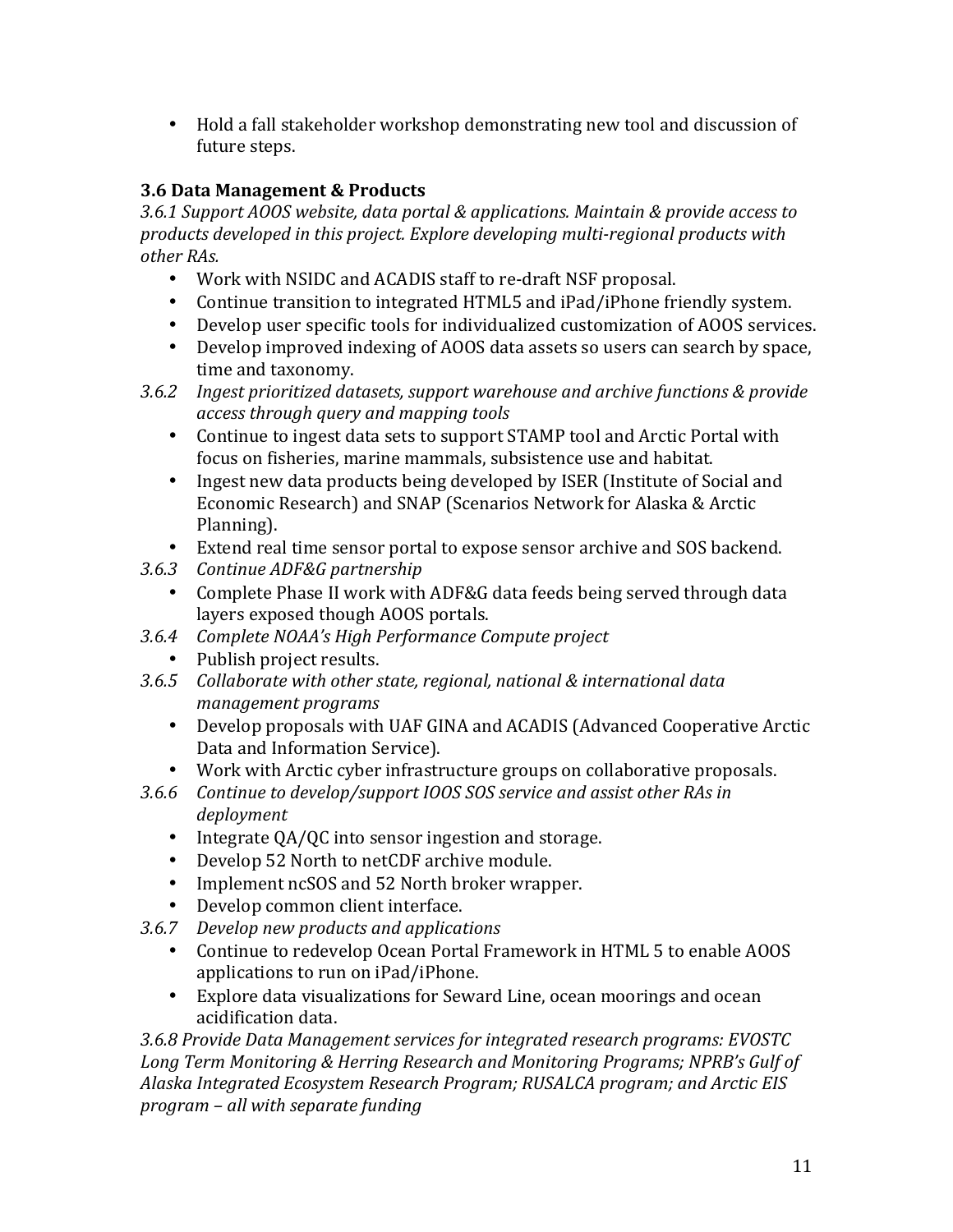- Cultivate and expand capabilities of AOOS Research Workspace.
- Attend all PI meetings.
- Initiate Arctic EIS and Brenda Norcross Beaufort BOEM workspace groups.
- 3.6.9 *Serve up oil & gas industry data on AOOS portal* 
	- Manage access to industry data and facilitate updates to the resource.
	- Make data publicly available with simple search tool.

### **3.7 Modeling & Analysis**

3.7.1 Initiate statewide circulation model exchange & ensemble modeling

• Develop statewide modeling strategy for AOOS.

## **3.8 Communication, Education & Outreach**

*3.8.1 Support COSEE Alaska partnership*

*3.8.2 Support AOOS website and publications*

- Produce summer newsletter, quarterly e-news, monthly ED updates and Facebook postings.
- Update observing project pages on website.
- Work with partner institutions to include link to AOOS on their website.

*3.8.3 Scope out potential Alaska Oceans & Coast Report*

• Circulate white paper to potential partners.

*3.8.4 Interact with stakeholders and partners*

- Meet with key agency personnel to demonstrate existing Ocean Portal, receive feedback, and discuss needs.
- Improve systems for soliciting and assessing data portal feedback.
- Review outreach materials with individuals who are not familiar with AOOS to assess effectiveness.
- Finish and tabulate results from sea ice user survey.
- Publicize Cook Inlet and Bering Strait wave buoy data to increase local usage.
- Conduct review of new sensor map display with representative stakeholders.

## **4.0 Personnel and Organizational Structure**

- IPA detailee retired at end of December. Student internship ended in February 2013. New student hired in March.
- Program manager Darcy Dugan back at work half-time in mid-April.
- New Program Coordinator Ellen Tyler started January 4.
- Three new board members approved at April Board meeting.

## **5.0 Budget Analysis**

All financial reports are up to date and have been submitted on time.

## **6.0 Issues**

*6.1 AIS/WX stations* 

• Obtaining FCC permits to broadcast weather information over AIS continues to be issue.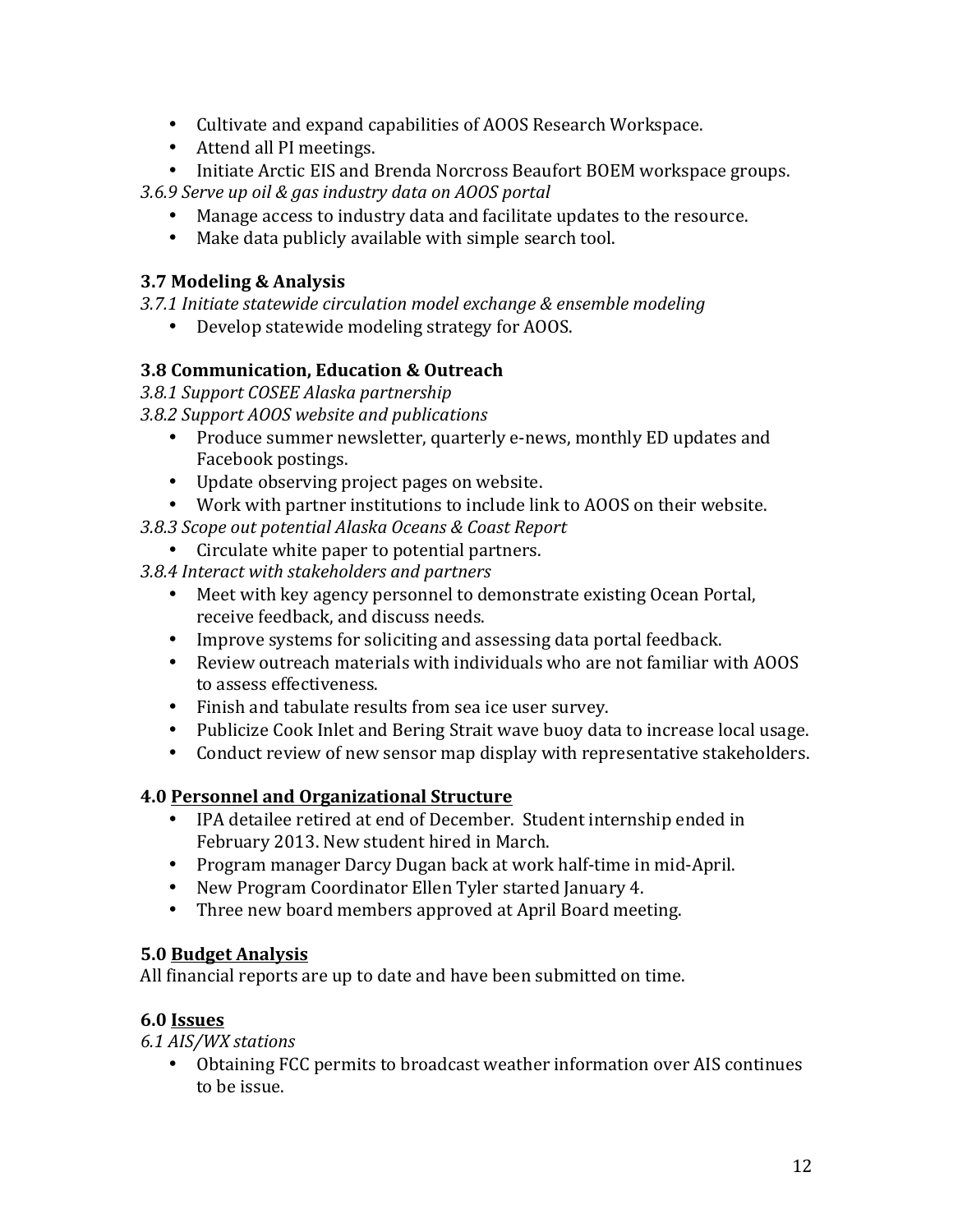### **7.0 Special Report: Regional Ocean Governance Organization Activities**

AOOS received a competitive grant in 2012 from NOAA's Regional Ocean Partnership Program to "*Create spatial visualization tools for Arctic Mapping and Planning."* 

- Conducted scoping process for new tools, including 20+ in-person interviews and an online survey.
- Completed final reports summarizing scoping findings and assessing decision support tools developed elsewhere and their applicability to Alaska.
- Held in-person project advisory group meeting in September to discuss progress and next steps
- Initial platform created for STAMP portal, including more than 200 data sets to date.
- Gave presentations on STAMP to multiple audiences including the North Pacific Fisheries Management Council, Beaufort Sea Partnership, Northwest Arctic Borough Subsistence Mapping Workshop, and Barrow community.
- Demonstrated current data tool to individuals and small audiences for feedback.
- Convened a steering committee to begin planning fall 2013 stakeholder workshop.
- Submitted grant proposal to NOAA in February 2013 that, if funded, would extend the STAMP project to the southern Bering Sea and Aleutian Islands with a focus on marine shipping.

### **8.0 Special Report: Efforts to Leverage IOOS Funding**

AOOS actively seeks to leverage IOOS funding in three ways: by submitting multiple proposals for funding from additional sources, by joining forces with other entities to support observing activities, and by providing data management services for other research programs.

*AOOS Proposals:*

- AOOS received one small grant from the Bering Sea/Aleutian Islands Landscape Conservation Cooperative to develop a "platform of opportunity" portal showing planned research cruises in Alaska waters to assist with coordination and cost efficiency.
- Two proposals submitted are still pending: proposal to NOAA in response to Regional Ocean Partnership Program solicitation, and proposal with Aleutian Bering Sea Islands LCC and USGS Alaska Climate Center to develop a climate vulnerability index for the Aleutians.
- Several unsuccessful proposals were submitted during this period: preproposal as part of Department of Defense Legacy Program to support Animal Tagging workshop and implementation plan; letter of intent to NOAA's SARP Program to develop an extreme weather/climate event threshold early warning application; proposal with UAA to NSF Biology Cyberinfrastructure program to support cyberinfrastructure development for biological resources including invasive species; and proposal with the National Snow and Ice Data Center to NSF Arctic Observing Network to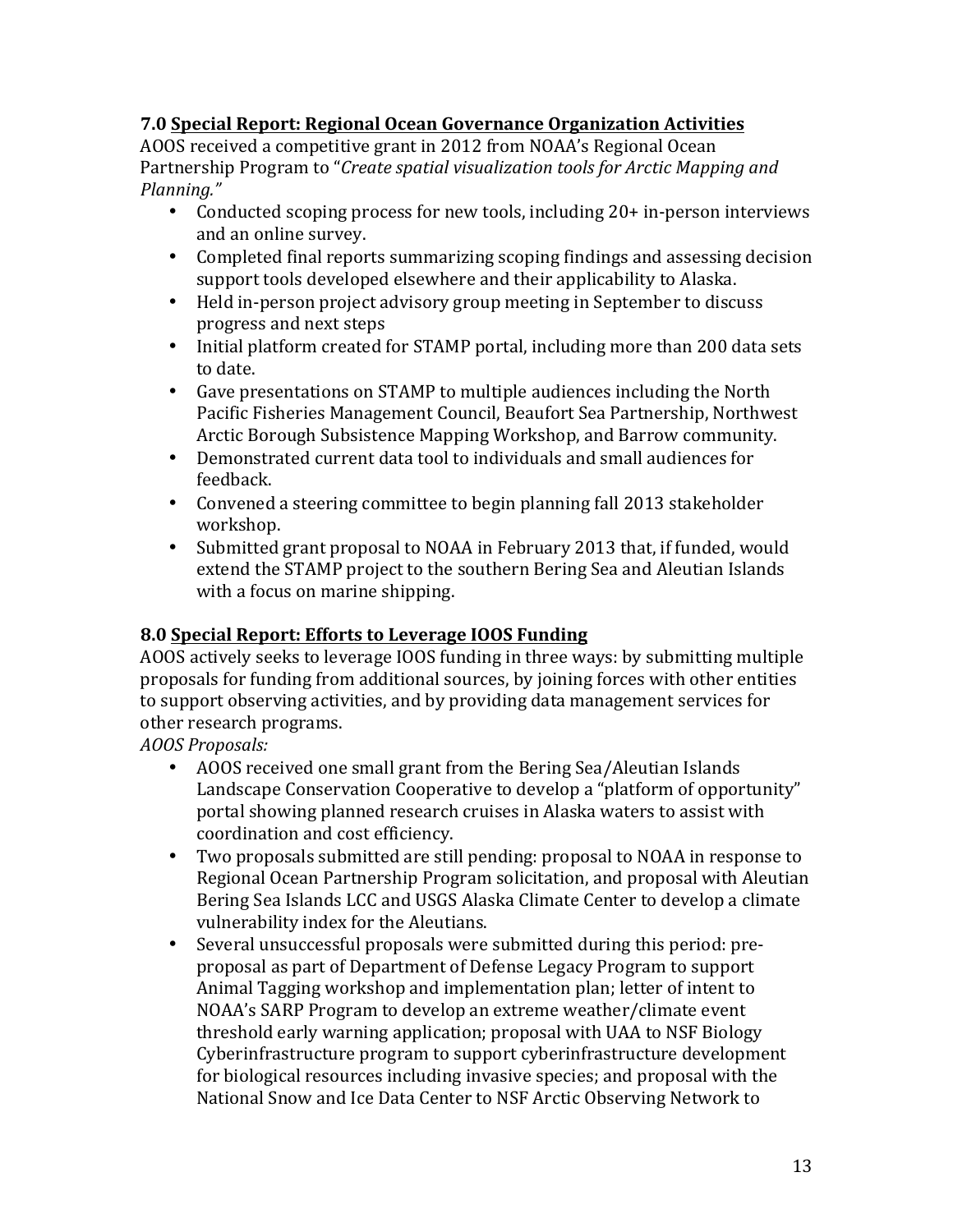incorporate the AOOS Research Workspace into the Advanced Cooperative Arctic Data and Information Service. We were encouraged to resubmit the latter proposal in response to reviewer comments.

• AOOS collaborated with partners to submit a series of research ideas in response to the Bureau of Ocean Energy Management's call for science recommendations prior to lease sales in the Beaufort and Chukchi Seas and Cook Inlet. AOOS' profile topics included new data integration tools, expanding data management infrastructure, compiling and analyzing oceanographic model hindcasts and forecasts, and contributing to an animal tagging network.

*Observing Consortia:*

• Most of our observing activities are highly leveraged. Two examples are the ocean acidification moorings: AOOS contributes \$15k a year to an OA mooring consortium; and the Seward Line: AOOS contributes \$100k a year to a consortium that totals \$400k a year.

*Data Management Services for related programs:*

- Exxon Valdez Oil Spill Trustee Council's Long Term Monitoring & Herring Research and Monitoring Programs
- North Pacific Research Board's Gulf of Alaska Integrated Ecosystem Research Program
- Russian-US Long-term Census of the Arctic (RUSALCA) program
- Arctic Ecosystem Integrated Study (EIS)
- Serve up oil & gas industry data on AOOS portal

#### **9.0 Special Report: Updates to RA Board Membership**

- ADF&G Board member Cora Campbell delegated her position to Chris Siddons. Paul Gill replaced Shane Montoya as the US Coast Guard board member.
- Three new board members were approved: Shell Oil (Robert Raye), World Wildlife Fund (Margaret Williams), and North Pacific Fishery Management Council (Duncan Fields), bringing the AOOS board total to 19. We are still seeking a statewide tribal representative. See updated IOOS governance template below.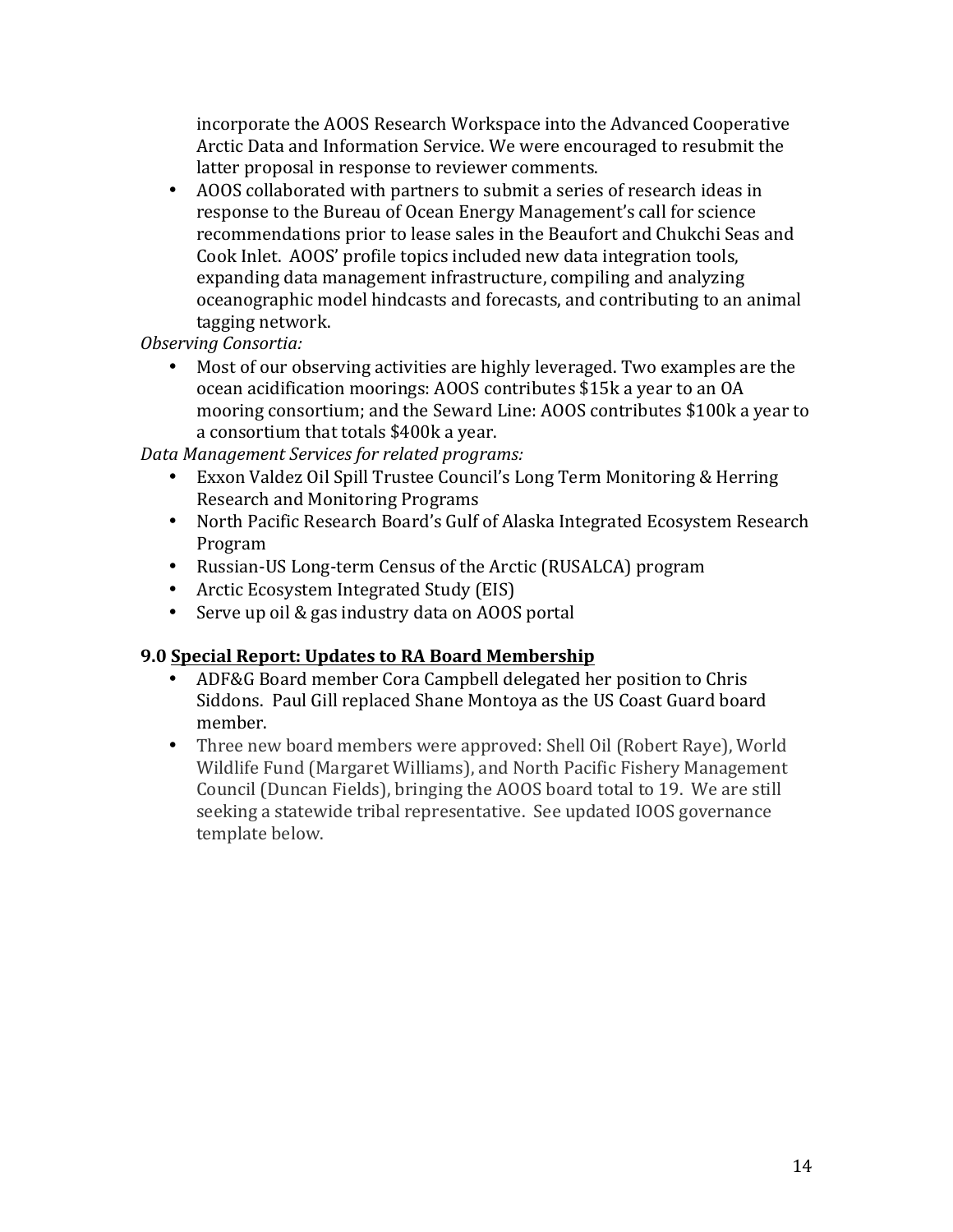|                 |                              | <b>Distribution of Governance Board Membership</b> |              |               |                         |                              |                |                |                          |                                                |
|-----------------|------------------------------|----------------------------------------------------|--------------|---------------|-------------------------|------------------------------|----------------|----------------|--------------------------|------------------------------------------------|
|                 |                              | Government                                         |              |               | <b>Non-Government</b>   |                              |                |                |                          |                                                |
| Region          | <b>Type of</b><br>Governance | State*                                             | Local        | <b>Tribal</b> | Federal                 | <b>Research</b><br>Institute | Industry       | NGO**          | Foreign<br>(all sectors) | <b>Total Number of</b><br><b>Board Members</b> |
| AOOS            | MOU                          | $\overline{4}$                                     |              |               | 4                       | 7                            | $\overline{2}$ | 2              |                          | 19                                             |
| CaRA            | <b>MOA</b>                   | 3                                                  |              |               |                         | $\mathbf{1}$                 | 6              | $\overline{2}$ |                          | 12                                             |
| CeNCOOS         | MOU                          | $\overline{2}$                                     |              |               | 2                       | 8                            |                | 3              |                          | 15                                             |
| GCOOS           | MOU                          | $\overline{2}$                                     |              |               | $\overline{\mathbf{z}}$ | 3                            | 5              | $\overline{3}$ |                          | 15                                             |
| GLOS            | 501(c)(3)                    |                                                    | $\mathbf{1}$ |               | 3                       | 1                            | 4              |                | $1***$                   | 10                                             |
| <b>MARACOOS</b> | 501(c)(3)                    | 2                                                  |              |               | 3                       | 8                            |                | $\overline{2}$ |                          | 15                                             |
| <b>NANOOS</b>   | <b>MOA</b>                   | $\overline{2}$                                     |              | 2             | $\overline{2}$          | 4                            | 3              | 2              |                          | 15                                             |
| NERACOOS        | 501(c)(3)                    | 5                                                  |              |               | $\overline{2}$          | 6                            | 4              | 1              | 2                        | 20                                             |
| PacIOOS         | MOA                          | 5                                                  |              |               | $\overline{2}$          | $\mathbf{1}$                 | 3              | 1              | 2                        | 14                                             |
| <b>SCCOOS</b>   | MOU                          |                                                    |              |               | $\overline{1}$          | $\overline{7}$               |                | $\mathbf{1}$   | 2                        | 11                                             |
| <b>SECOORA</b>  | 501(c)(3)                    | $\overline{2}$                                     |              |               | $\overline{1}$          | 13                           | 6              | 3              |                          | 25                                             |
| <b>ACT</b>      |                              |                                                    |              |               |                         | 4                            | 1              |                |                          | 5                                              |

\* includes Sea Grant and territorial governments \*\* includes Fishery Management Councils

\*\*\* "hi-national" International Joint Commission

#### **10. Special Report: Governance Activities and Accomplishments**

- AOOS Board met in Anchorage October 30, focusing on strategic planning for next five years. As follow-up, the Executive Director assessed organizing as non-profit corporation instead of consortium governed by MOA, and solicited broad spectrum of new board members, especially from private sectors.
- AOOS Board met in Anchorage April 18 2013 to approve an FY13 budget and work plan. Three new board members were approved: Shell Oil (Robert Raye), World Wildlife Fund (Margaret Williams), and North Pacific Fishery Management Council (Duncan Fields).
- Two new board members received orientation.
- AOOS 101 slides produced and distributed to board for their use.
- AOOS Executive Committee met April 18 to conduct Executive Director Molly McCammon's performance evaluation and approve renewal of her contract for the next 4 years.
- AOOS Data Management Advisory Committee met October 5 to review recent progress by the data management team.
- AOOS Data Management Advisory Committee met March 1 to review recent progress by the data management team.
- AOOS annual audit nearing completion by Alaska SeaLife Center.
- New position of program coordinator hired: Ellen Tyler. IPA Detailee retired in December 2012.
- Draft contract with Alaska SeaLife Center for fiscal sponsorship underway.

### **11. Special Report: Education and Outreach Activities**

The IOOS E&O Inventory is updated for AOOS.

#### *11.1 Education*

- Supported COSEE Alaska partnership.
- Participated in 2012 National Marine Educators Association conference in June in Anchorage attended by more than 350 marine educators.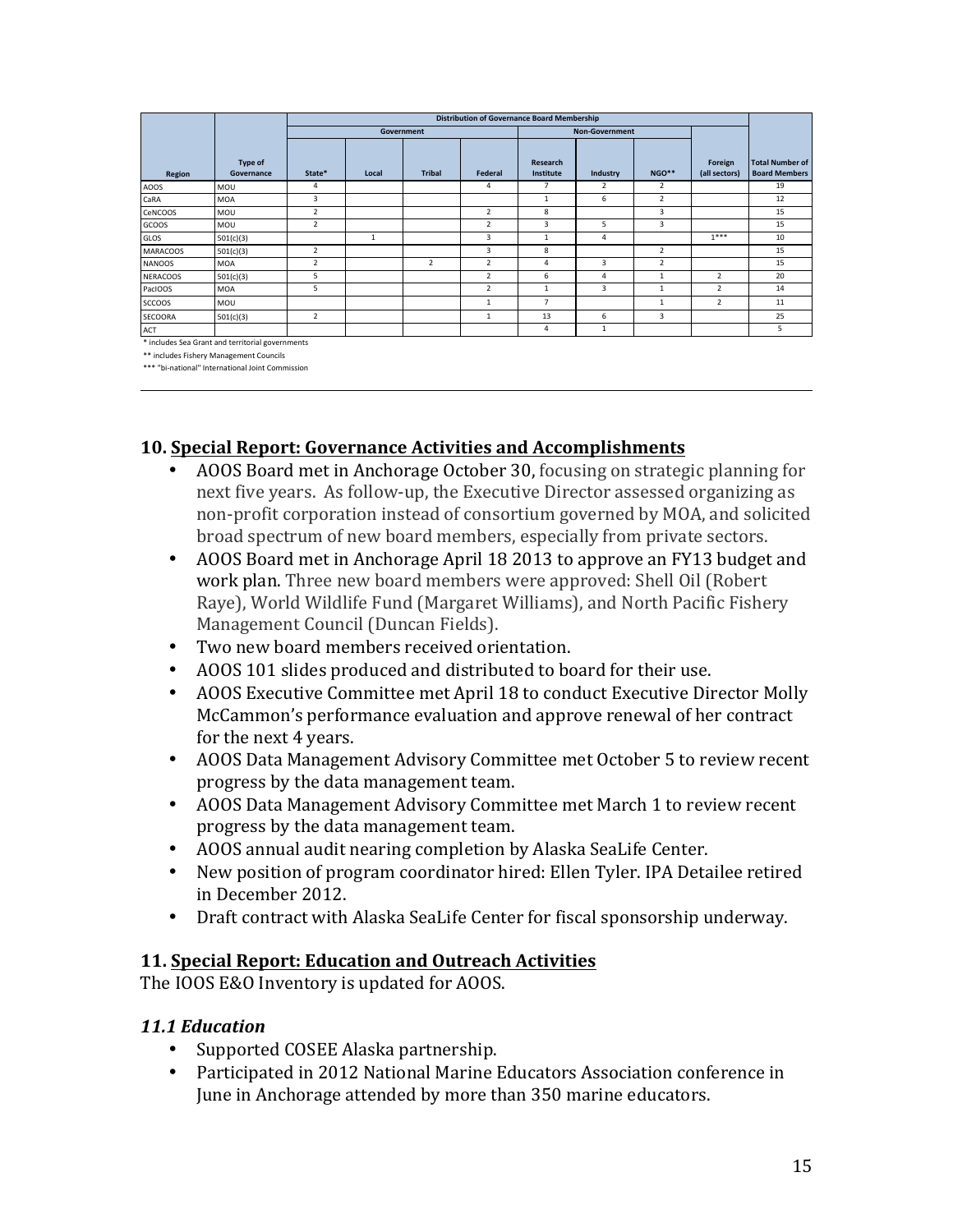- Worked with COSEE staff to assess AOOS communication and outreach activities and make recommendations for modifications.
- Online teacher's guide with lesson plans finalized for AOOS co-sponsored publication of *Pete Puffin's Wild Ride*, which features Alaska's currents.
- Co-hosted Communicating Ocean Sciences Workshop at AMSS in January.
- COSEE Alaska partnership helped conduct Communicating Science courses at the Fairbanks and Juneau campuses of UAF.
- Held pre-conference workshop for Alaska Sea Grant-sponsored Lowell Wakefield Symposium on evidence of climate change in Arctic marine ecosystems.
- Sponsored COSEE Alaska Ocean Science Fair as a "fair within a fair" at the Alaska Science and Engineering Fair in March 2013. Of 385 participants in 2013 statewide fair, 44 competed in ocean science fair with 52 projects, representing 28 communities statewide and showing a strong rural and Alaska Native presence. Judging involved scientists and cultural experts. In cooperation with the Alaska Chapter of Northwest Aquatic and Marine Education (NAME), Alaska SeaLife Center and Alaska Sea Grant, 9 awards were given to 12 students for their projects. An evaluation of the science fair program has been submitted as an article in a theme issue of the Journal of Geosciences Education focused on geoscience education in the context of culture and place.
- COSEE Alaska staff actively encouraged use and further development of K-12 lesson plans developed during Arctic Ocean Ecosystem Scientist-Teacher Workshop held in May 2012 and co-sponsored by AOOS. The impact of Ecosystem Workshops (Arctic Ocean, Bering Sea, and Gulf of Alaska ecosystems) on scientists and educators were featured in presentations by COSEE Alaska staff at the Alaska Marine Science Symposium and at national science and education conferences and highlighted in one of the journal articles submitted to the Journal of Geosciences Education.
- Launched "Watching Walrus," a virtual field trip on Alaska SeaLife Center website in January (with link on AOOS website). By April 30, it had received more than 2,400 hits.

### *11.2 Outreach*

- Continued to add content to AOOS website, including animations and new pages.
- Produced monthly Executive Director updates.
- Initiated bi-monthly e-newsletter to listserve of over 500 recipients.
- Refined draft white paper on potential *Alaska Oceans & Coast Report* with Alaska Sea Grant Program.
- Dugan participated in Ocean Festival in Cordova in September.
- Will Koeppen (Axiom Consulting and Design) presented an overview of AOOS Arctic Portal on November 13 at Northern Oil and Gas Forum in Anchorage.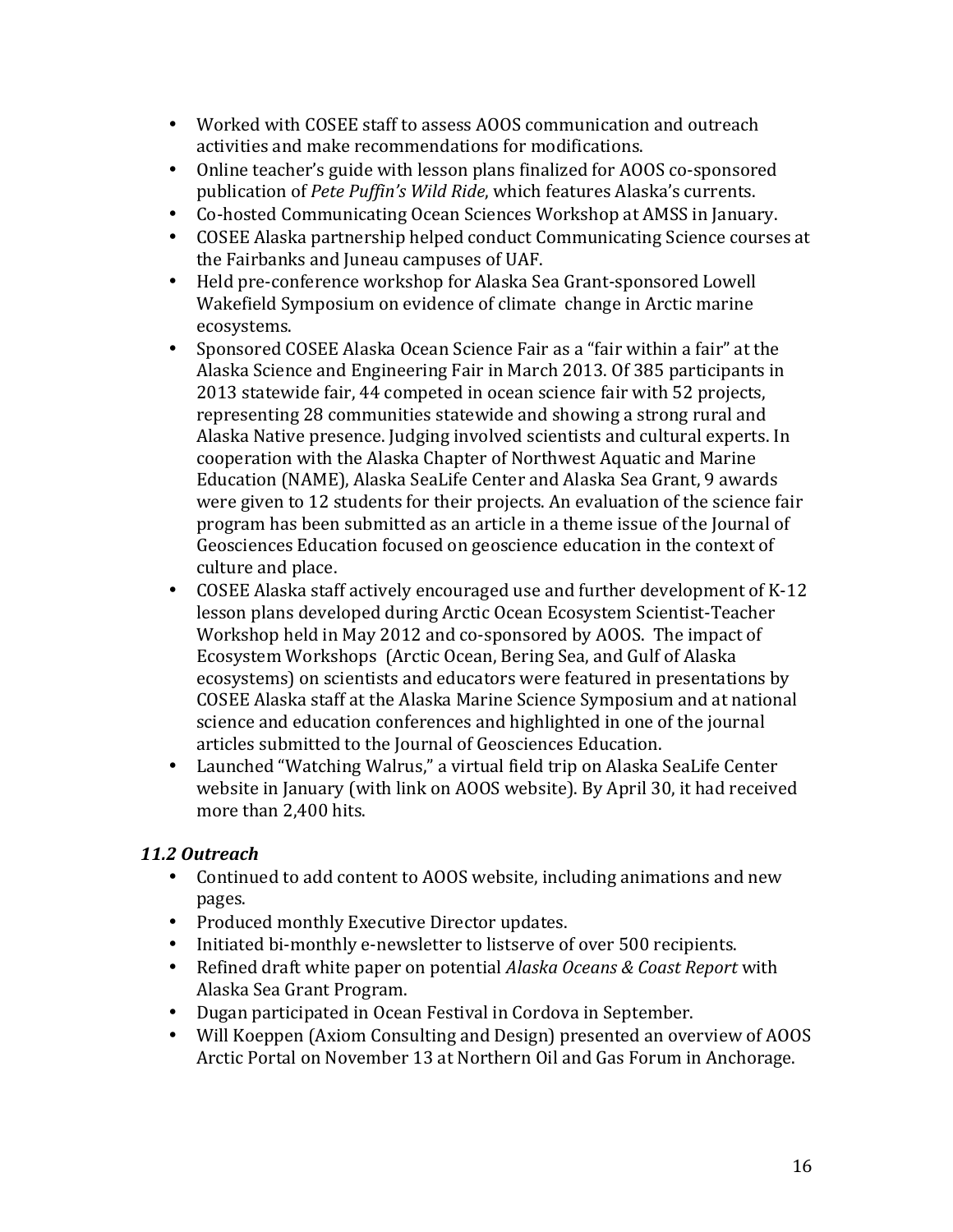- Dugan visited Kotzebue Oct 24-26 to participate in workshop of the Northwest Arctic Borough subsistence mapping project and give update on STAMP project.
- Dugan met with North Slope Borough's wildlife, search and rescue, and planning departments to share latest on AOOS activities and resources November 1-2 in Barrow. Gave community presentation at Barrow library, now available on YouTube courtesy of the Barrow Arctic Science Consortium.
- Staff hosted feedback sessions in January for Arctic Research Assets map and Arctic Portal.
- Staff developed "AOOS 101" slides for Board and Associates to help communicate AOOS.
- McCammon and Bochenek presented latest version of Cook Inlet Response Tool at December 7 meeting of the Cook Inlet Citizens Advisory Council.
- AOOS hosted at the AMSS a town hall on January 22 on the AOOS Arctic Buildout Plan and Access to Industry Data on the AOOS Portal, and co-hosted the Communicating Ocean Sciences Workshop on January 21 and a session exploring Gulf of Alaska Research Collaborations on January 23.
- Bochenek demonstrated use of the AOOS data tools for planning marine debris efforts at the Alaska Forum on the Environment in February.
- New AOOS Program Coordinator Ellen Tyler demonstrated the Cook Inlet Response Tool and its application for oil response at a Shorezone webinar in February.
- McCammon presented March 29 at the management-focused session at the Sea Grant Wakefield Fisheries Symposium, focused on Responses of Arctic Marine Ecosystems to Climate Change.
- Tyler traveled to Wainwright and Barrow March 11-15 to participate in workshops on local knowledge of sea ice.
- In partnership with ACCAP and NOAA, AOOS launched a survey to better understand what sea ice information products stakeholders use, and for what purposes.
- AOOS facilitated a discussion with the Prince William Sound Science Center, the PWS Regional Citizens Advisory Council and the Natural Resource Conservation District's Anchorage office to discuss repairs and maintenance of existing Snotel weather stations in Alaska.

## **12. Special Report: High Performance Computing grant final report**

## *12.1 Background*

AOOS received funds in June 2011 through NOAA's competitive High Performance Compute (HPC) program to test the use of the AOOS HPC servers to increase the accessibility of NOAA model outputs. These funds were added to the overall AOOS grant. Originally the models to be used were ecosystem models being developed by NOAA's Pacific Marine Environmental Laboratory as part of the Bering Sea Integrated Ecosystem Research Program, but other models were used since these were not available.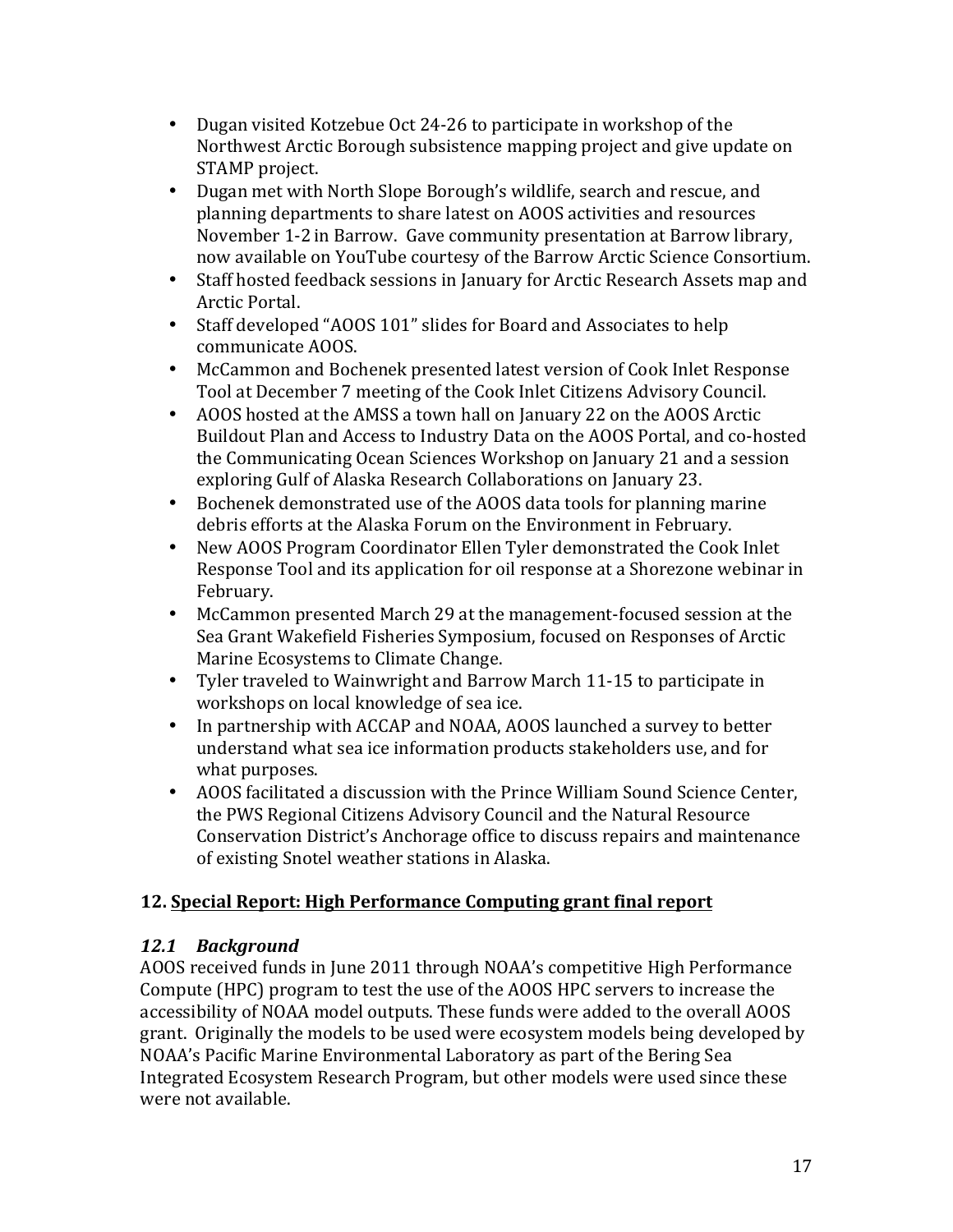Model outputs are complex in nature, can be very large in file size (megabytes to terabytes) and are packaged in advanced formats (netCDF, HDF, etc.). The general public typically under-uses these valuable resources, which are mainly accessible to a small subset of the scientific community specialized in dealing with these data types. Client based applications can have steep learning curves for users, may be hindered by network bandwidth, and frequently require knowledge of data transfer protocols and data source formats. Although progress has been made to develop server software (THREDDS, ncWMS, LAS, etc.) for visualization and interoperability transactions using NetCDF data formats, these systems have typically been run on standalone servers which lack sufficient CPU power, storage capacity and throughout to visualize and analyze these data in acceptable timeframes for the development of web based multi-user tools. However, these problems can be addressed by developing a framework for parallelizing these workloads across compute nodes configured in a High Performance Computing Cluster (HPCC).

This project configured an 8 node storage cluster and 16 node compute cluster connected over an Infiniband high bandwidth (40 Gb/sec) network fabric to provide the HPC capacity for experiment. A test matrix of aggregated netCDF files sizes was then benchmarked for visualization (tile generation from ncWMS) and analysis (virtual sensor time series extraction).

#### *12.2 Model Test Cases*

- Jet Propulsion Laboratory 1 KM daily global sea surface temperature grid
- Arctic Regional Super Computing Center 3 KM Alaska Statewide hourly air temperature grid
- Alaska Experimental Forecast Facility 4 KM Cook Inlet/Prince William Sound hourly air temperature

#### *12.3 Results*

- Virtual sensor performance is maximized when netCDF files are stored in aggregates of approximately 500 MB. Virtual sensor performance for 500MB file aggregates was observed to about  $10$  times faster than accessing the same data in 50MB aggregates. Furthermore, performance suffered as file aggregates approached the 4 GB physical limitation of netCDF files during testing.
- A linear/horizontally scaling performance factor was observed as compute nodes were added to the parallelization and map reduce scheme for virtual sensor analysis on large model/gridded data sets.
- The production of tiled images of large gridded data sets was not affected by size of the netCDF file aggregate (probably due to the hyperslab functionality of netCDF).
- Tile production can be load balanced across compute nodes resulting in horizontally scaling performance for visualization.